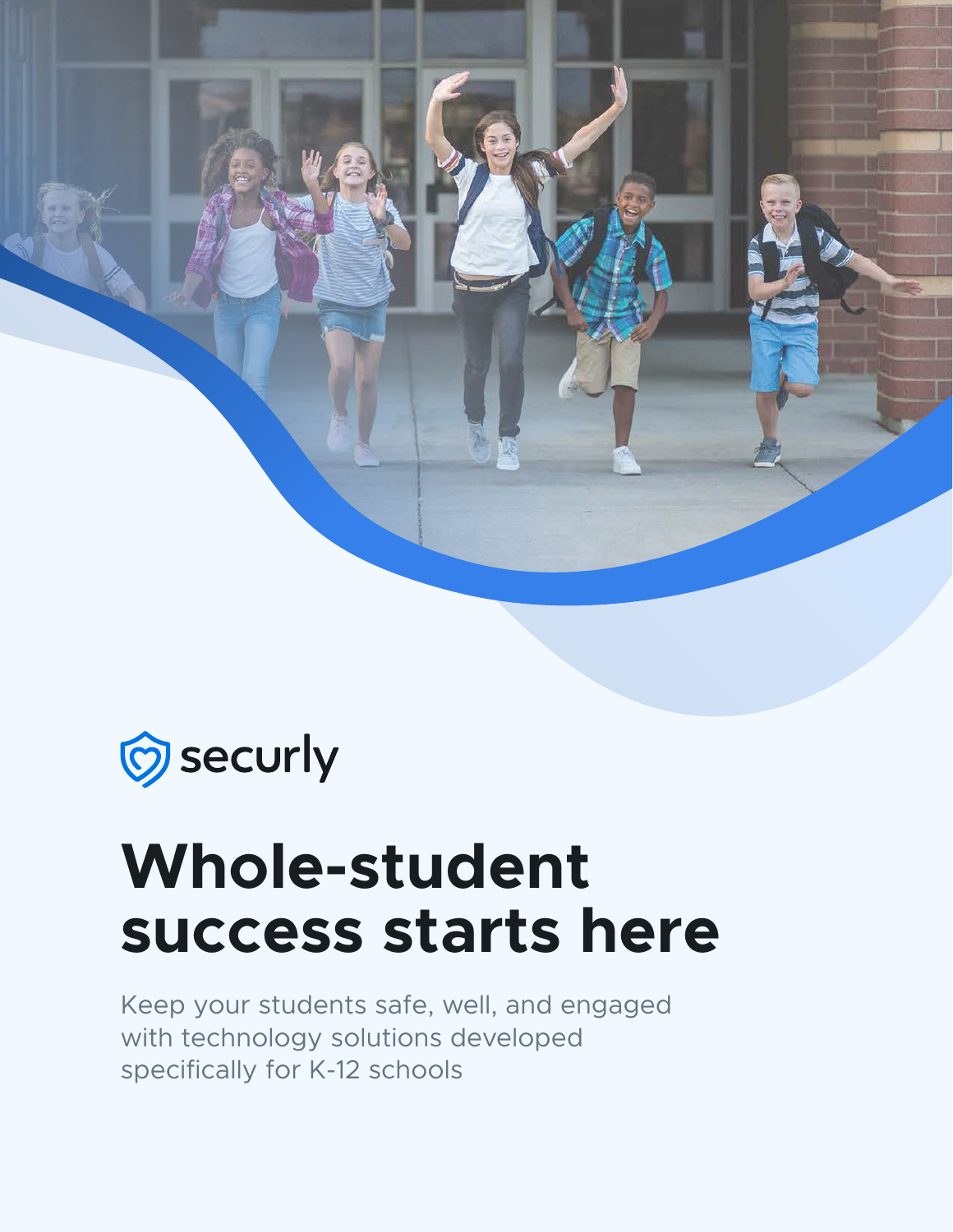### **You want your students to succeed. We want to help.**

When you work in education, you experience firsthand the difference that a safe, supportive, and engaging learning environment can make in a student's life. You're part of a community brought together around a common purpose, providing kids with the solid foundation they need to become who they're meant to be.

In today's technology-first and ever-changing world, you also face more challenges than ever before. You're tasked with helping kids navigate realities that most of us didn't need to worry about when we were their age. As the grown-ups responsible for their safety and wellbeing so much of the time, you carry a heavy responsibility.

But you don't need to carry it alone. Let Securly's comprehensive product platform and top-rated customer support team have your back. You can rely on us to help you:

- **Keep students safe online and at school**
- **Know how students are really doing and intervene when needed**
- **Help students stay focused and engaged in learning**
- **Support technology initiatives and decision making**

*"Students were going down the 'YouTube rabbit hole' during class. Implementing Securly is like giving teachers 'tech eyes' in the back of their heads. Now, they're able to monitor students' online activities to increase engagement and focus in the classroom."*

*Renee Dawson Instructional Technology Specialist Atlanta Public Schools*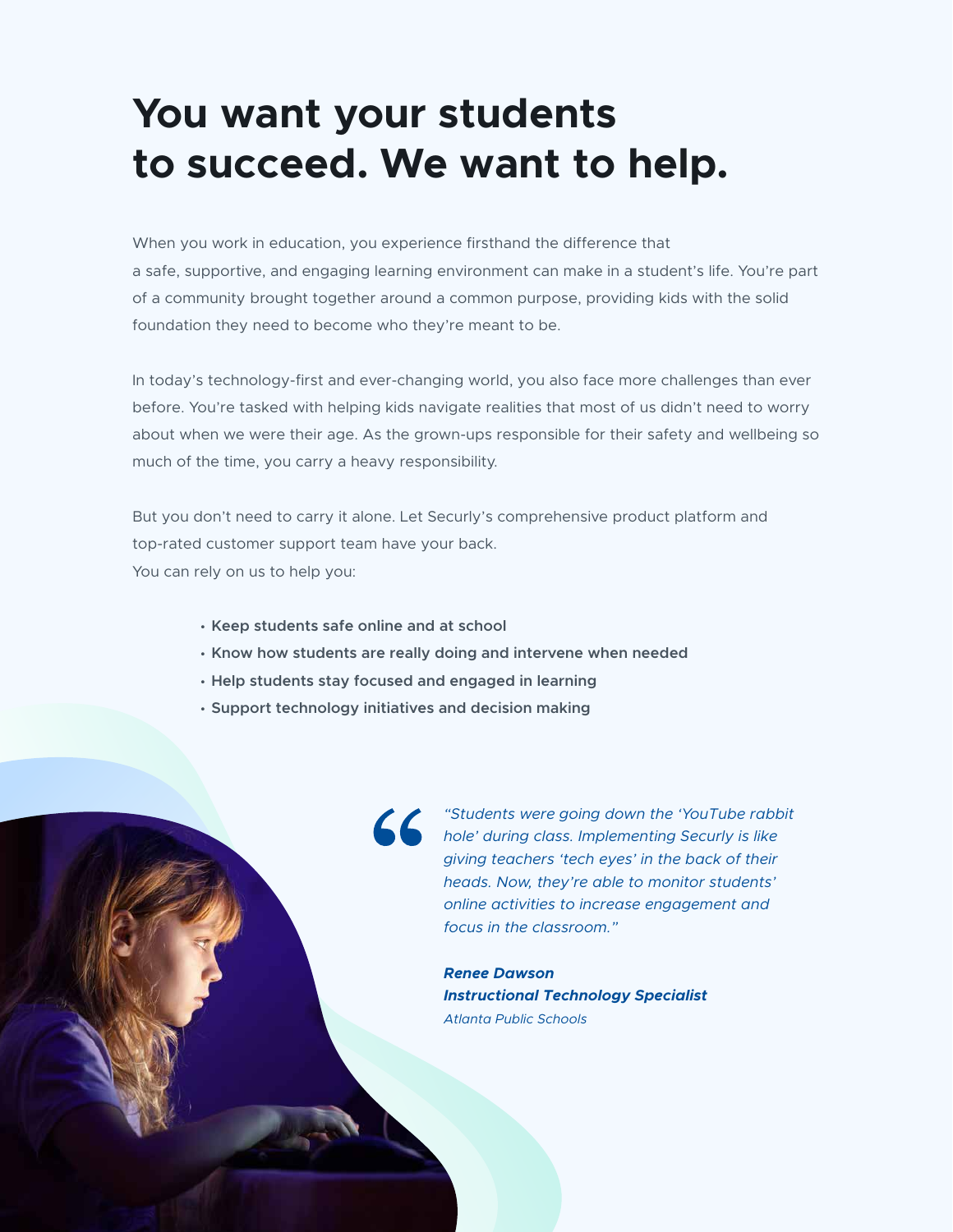#### **Student Safety: Protect students online and at school**

Addressing basic safety needs is foundational. Your students need a secure and supportive learning environment in order to be fully present and able to engage in learning. You can support student safety with:

| $\sqrt{\ }$ filter | Deliver a safer, more educational web anywhere and on any device.          |
|--------------------|----------------------------------------------------------------------------|
| <b>Ø</b> aware     | Safeguard students against self-harm, suicide, bullying, and violence.     |
| <b>B</b> visitor   | Streamline quest check-in, validate identities, and keep your campus safe. |

#### **Student Wellness: Identify at-risk students and intervene early**

Building on safety, your students must be mentally, emotionally, and behaviorally healthy to learn and function at their best. You can support student wellness with:

| <b>Q</b> aware | Know which students are struggling, intervene earlier, and provide<br>potentially life-saving interventions.                                          |
|----------------|-------------------------------------------------------------------------------------------------------------------------------------------------------|
| Q24            | Gain human-supported analysis of flagged alerts and escalated response<br>when warranted, even outside of school hours.                               |
| <b>Rhithm</b>  | Support social and emotional learning, deliver CASEL-aligned curriculum,<br>and gain life-saving visibility. The newest member of the Securly family! |

#### **Student Engagement: Help students stay focused and engaged**

When your students are engaged in learning, they're able to reach their highest potential at school and in life. You can support student engagement with:

Keep students focused on learning and lead technology-enabled classes  $\omega$  classroom with confidence. Give parents/caregivers more control and opportunities to get involved chome in their kids' learning.

#### **Technology: Support edtech initiatives and decision making**

Technology underpins everything, working in the background to support you and your students. You can support your school's technology initiatives with:

**& MDM** Manage iPads and other Apple iOS devices from the cloud.

d<sup>8</sup> reveal

Uncover student app usage insights to make smarter edtech budget decisions.